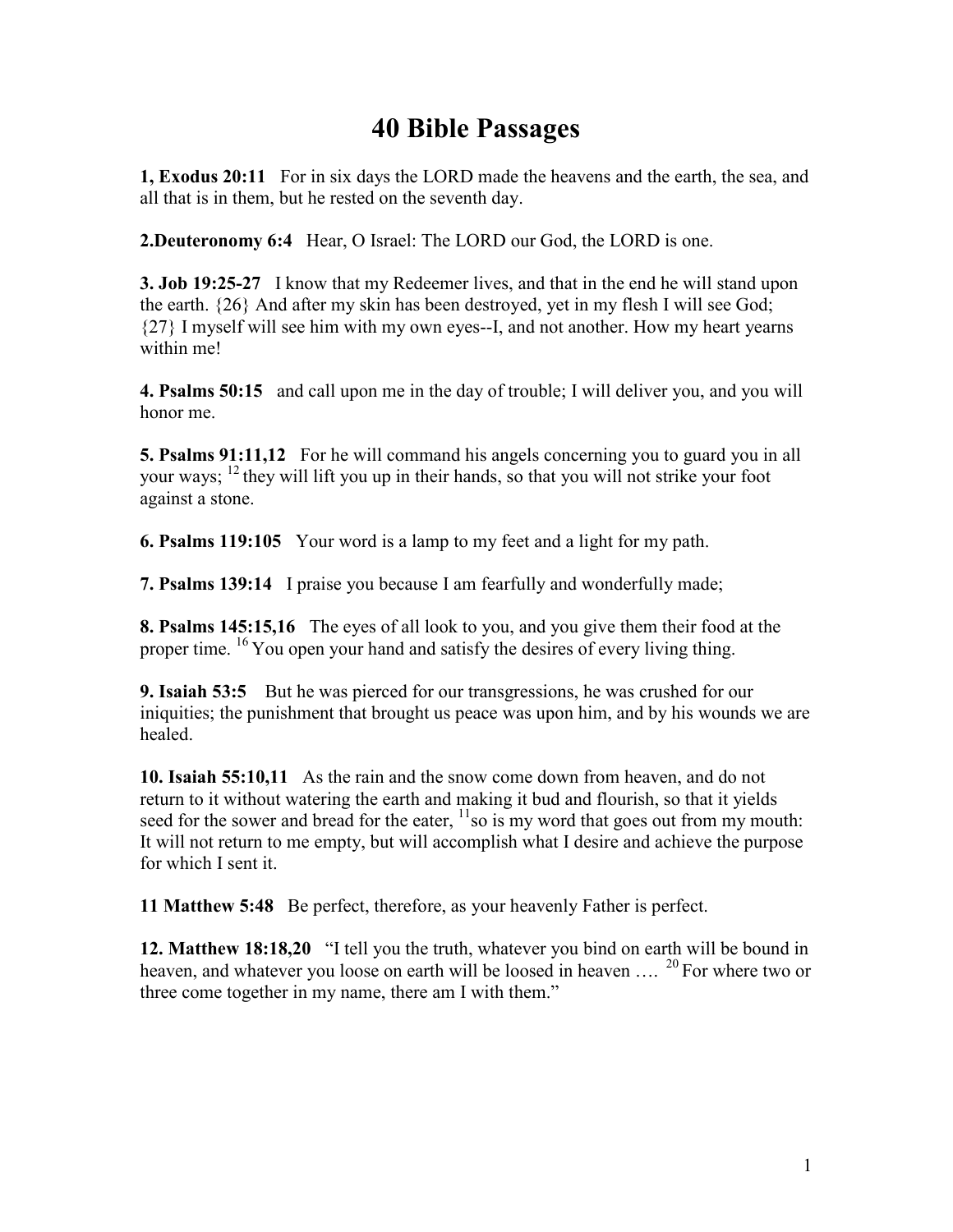**13. Matthew 22:37-40** Jesus replied: "'Love the Lord your God with all your heart and with all your soul and with all your mind.' {38} This is the first and greatest commandment.  $\{39\}$  And the second is like it: 'Love your neighbor as yourself.' <sup>40</sup> All the Law and the Prophets hang on these two commandments."

**14. Matthew 28:19-20** Therefore go and make disciples of all nations, baptizing them in the name of the Father and of the Son and of the Holy Spirit, {20} and teaching them to obey everything I have commanded you. And surely I am with you always, to the very end of the age.

**15. Mark 10:14-16** … "Let the little children come to me, and do not hinder them, for the kingdom of God belongs to such as these.  $^{15}$  I tell you the truth, anyone who will not receive the kingdom of God like a little child will never enter it."  $^{16}$  And he took the children in his arms, put his hands on them and blessed them.

**16. John 3:16** "For God so loved the world that he gave his one and only Son, that whoever believes in him shall not perish but have eternal life.

**17. John 11:25,26** … "I am the resurrection and the life. He who believes in me will live, even though he dies;  $^{26}$  and whoever lives and believes in me will never die. ..."

**18. John 14:2,3** In my Father's house are many rooms; if it were not so, I would have told you. I am going there to prepare a place for you.  $3$  And if I go and prepare a place for you, I will come back and take you to be with me that you also may be where I am.

**19. Romans 3:23-24** for all have sinned and fall short of the glory of God, {24} and are justified freely by his grace through the redemption that came by Christ Jesus.

**20. Romans 6:23** For the wages of sin is death, but the gift of God is eternal life in Christ Jesus our Lord.

**21. Romans 7:18** I know that nothing good lives in me, that is, in my sinful nature.

**22. Romans 10:17** Consequently, faith comes from hearing the message, and the message is heard through the word of Christ.

**23. Romans 16:17** I urge you, brothers, to watch out for those who cause divisions and put obstacles in your way that are contrary to the teaching you have learned. Keep away from them.

**24. 1 Corinthians 6:19,20** Do you not know that your body is a temple of the Holy Spirit, who is in you, whom you have received from God? You are not your own;  $^{20}$  you were bought at a price. Therefore honor God with your body.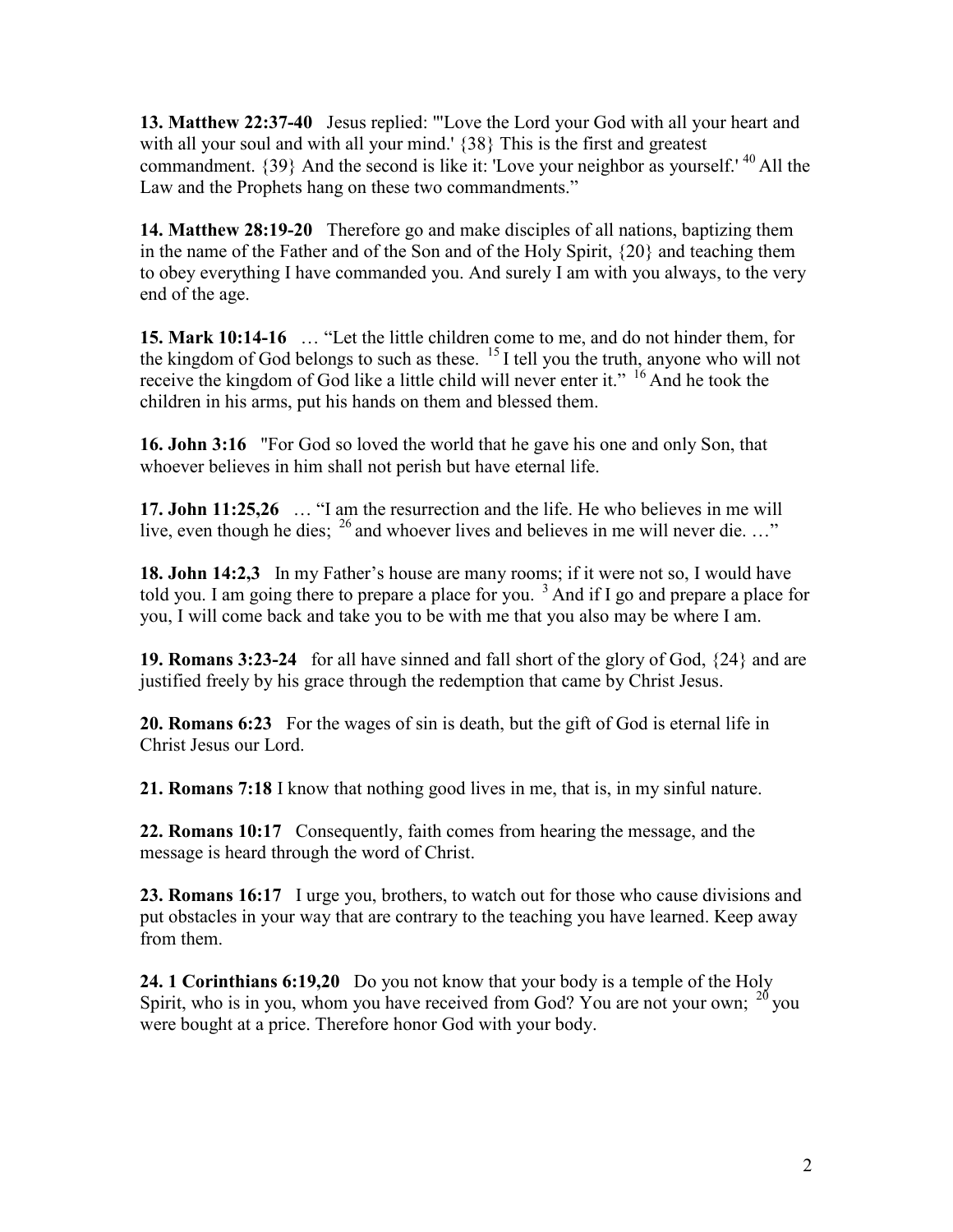**25. 1 Corinthians 10:16,17** Is not the cup of thanksgiving for which we give thanks a participation in the blood of Christ? And is not the bread that we break a participation in the body of Christ?  $17$  Because there is one loaf, we, who are many, are one body, for we all partake of the one loaf.

**26. 1 Corinthians 11:27-29** Therefore, whoever eats the bread or drinks the cup of the Lord in an unworthy manner will be guilty of sinning against the body and blood of the Lord.  $^{28}$  A man ought to examine himself before he eats of the bread and drinks of the cup.  $^{29}$  For anyone who eats and drinks without recognizing the body of the Lord eats and drinks judgment on himself.

**27. 2 Corinthians 5:14,15** For Christ's love compels us, because we are convinced that one died for all, and therefore all died. <sup>15</sup> And he died for all, that those who live should no longer live for themselves but for him who died for them and was raised again.

**28. 2 Corinthians 5:21** God made him who had no sin to be sin for us, so that in him we might become the righteousness of God.

**29 2 Corinthians 8:9** For you know the grace of our Lord Jesus Christ, that though he was rich, yet for your sakes he became poor, so that you through his poverty might become rich.

**30. Galatians 3:26,27** You are all sons of God through faith in Christ Jesus, <sup>27</sup> for all of you who were baptized into Christ have clothed yourselves with Christ.

**31. Ephesians 2:1** As for you, you were dead in your transgressions and sins.

**32. Ephesians 2:8-10** For it is by grace you have been saved, through faith—and this not from yourselves, it is the gift of God— $9$  not by works, so that no one can boast.  $10$ For we are God's workmanship, created in Christ Jesus to do good works, which God prepared in advance for us to do.

**33. Ephesians 6:11,12** Put on the full armor of God so that you can take your stand against the devil's schemes.  $^{12}$  For our struggle is not against flesh and blood, but against the rulers, against the authorities, against the powers of this dark world and against the spiritual forces of evil in the heavenly realms.

**34. Philippians 4:6** Do not be anxious about anything, but in everything, by prayer and petition, with thanksgiving, present your requests to God.

**35. 2 Timothy 3:15-17** … from infancy you have known the holy Scriptures, which are able to make you wise for salvation through faith in Christ Jesus. {16} All Scripture is God-breathed and is useful for teaching, rebuking, correcting and training in righteousness,  $17$  so that the man of God may be thoroughly equipped for every good work.